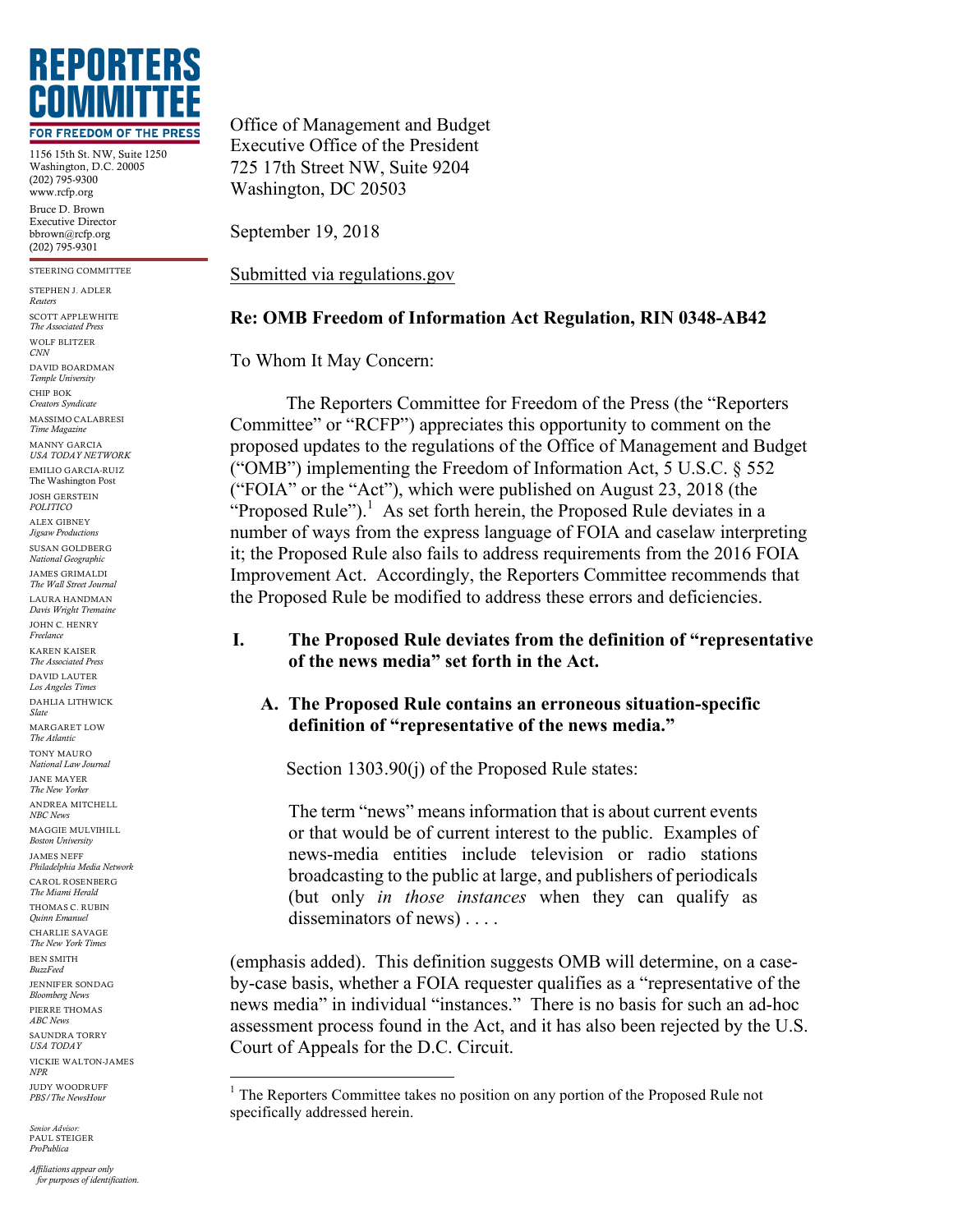FOIA does not differentiate between "instances" when an organization is or is not acting as a "disseminator of news." *See* 5 U.S.C. § 552(a)(4)(A). The Act clearly states that "[e]xamples of news-media entities are television or radio stations broadcasting to the public at large and publishers of periodicals (but only if such entities qualify as disseminators of 'news') who make their products available for purchase by or subscription by or free distribution to the general public." *Id.* Thus, contrary to the Proposed Rule, if an entity qualifies as a "representative of the news media" it does so as a general matter; there are no "instances" where such an entity would not "qualify as [a] disseminator<sup>[]</sup> of news."

The D.C. Circuit squarely addressed this issue in *Cause of Action v. Federal Trade Commission*, explaining that the "news-media entity" category of FOIA focuses on the nature of requester. 799 F.3d 1108 (D.C. Cir. 2015). In that case, the district court below had assessed whether each of the plaintiff's FOIA requests concerned information that is of potential interest to a segment of the public. *Id.* at 1120. In rejecting this approach, the D.C. Circuit Court explained that if a requester satisfies the criteria for a "representative of the news media" under the Act, "as a general matter, it does not matter whether any of the individual FOIA requests does so." *Id.* at 1121. This is because the statutory definition "focuses on the nature of the *requester*, not its request." *Id.*  (emphasis in original). Thus, an analysis of whether a specific FOIA request qualifies a requester as a "news-media entity," as contained in the Proposed Rule, has been expressly rejected by the D.C. Circuit.

OMB has no authority to modify or narrow the definition of who qualifies as a "representative of the news media" for purposes of FOIA. The Reporters Committee recommends that OMB modify the Proposed Rule to mirror the language of the Act.

#### **B. The Proposed Rule inexplicably alters key language in FOIA's definition of "representative of the news media."**

Section 1303.90(j) of the Proposed Rule deviates from the Act in two other key ways when defining "representative of the news media." First, the Proposed Rule states that "as methods of news delivery evolve, such alternative media *would* also be included in this category" (emphasis added). However, FOIA states that "such alternative media *shall* be considered as news-media entities." 5 U.S.C. 552(a)(4)(A) (emphasis added). The Act unambiguously requires that new and evolving news-media entities be entitled to categorization as "representative[s] of the news media." By changing "shall" to "would," the Proposed Rule injects unnecessary ambiguity into the clear statutory framework.

Second, with respect to freelance journalists, the Proposed Rule states:

Freelance journalists *may* be regarded as working for a news-media organization if the journalist can demonstrate a solid basis for expecting publication through that organization, even though the journalist is not actually employed by the organization.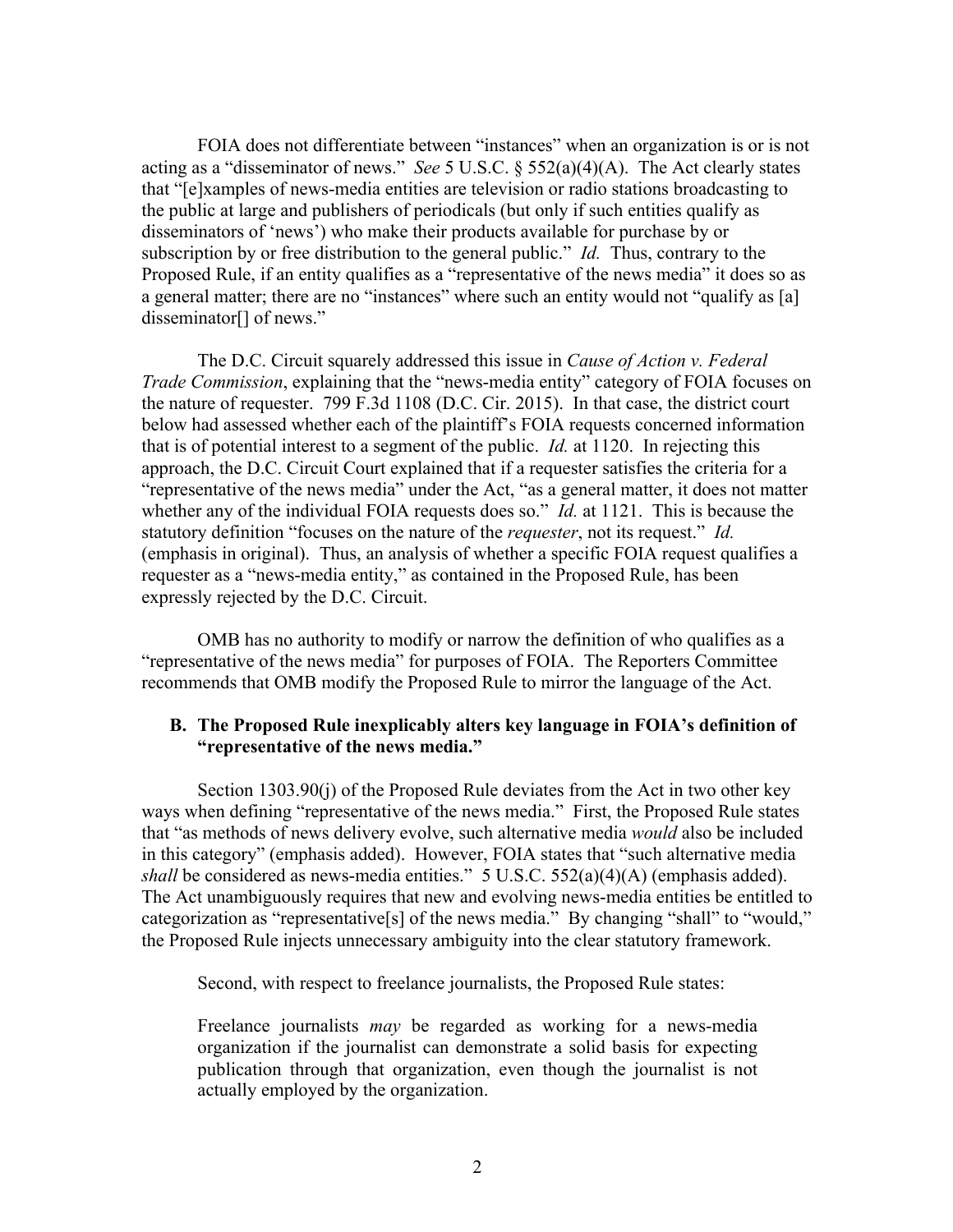Proposed Rule, § 1303.90(j) (emphasis added). FOIA clearly states that a "freelance journalist *shall* be regarded as working for a news-media entity if the journalist can demonstrate a solid basis for expecting publication through that entity, whether or not the journalist is actually employed by the entity." 5 U.S.C. 552(a)(4)(A) (emphasis added). The Proposed Rule's inexplicable change of the mandatory language enacted by Congress—"shall"—to permissive language—"may"—is impermissible.

The Reporters Committee recommends that OMB modify Section 1303.90(j) of the Proposed to mirror the exact language of FOIA.

### **C. The Proposed Rule includes an erroneous cross-reference regarding the definition of "representative of the news media."**

Section 1303.92(c) of the Proposed Rule states that to qualify as a "representative of the news media" for purposes of FOIA, a requester "must meet the criteria provided in § 1303.10(j) through (k) . . . ." The referenced subsections do not exist in the Proposed Rule. The Reporters Committee recommends that OMB modify this provision to refer to the correct subsection in the final rule.

### **II. The Proposed Rule's instructions for issuing a "determination" are inconsistent with D.C. Circuit precedent.**

Section 1303.40(a) of the Proposed Rule, which addresses what constitutes a "determination," fails to incorporate the D.C. Circuit's holding in *Citizens for Responsibility & Ethics in Washington v. FEC*, 711 F.3d 180 (D.C. Cir. 2013) ("*CREW*"). That section of the Proposed Rule provides:

Upon receipt of any request for information or records, the FOIA Officer will determine within 20 working days . . . whether it is appropriate to grant the request and will immediately notify the requester of (1) such determination and the reasons therefore and (2) the right of such person to seek assistance from the FOIA Public Liaison.

Proposed Rule, § 1303.40(a).

The D.C. Circuit has held, however, that in order to qualify as a "determination," the agency:

must at least: (i) gather and review the documents; (ii) determine and communicate the scope of the documents it intends to produce and withhold, and the reasons for withholding any documents; and (iii) inform the requester that it can appeal whatever portion of the "determination" is adverse.

*CREW*, 711 F.3d at 188.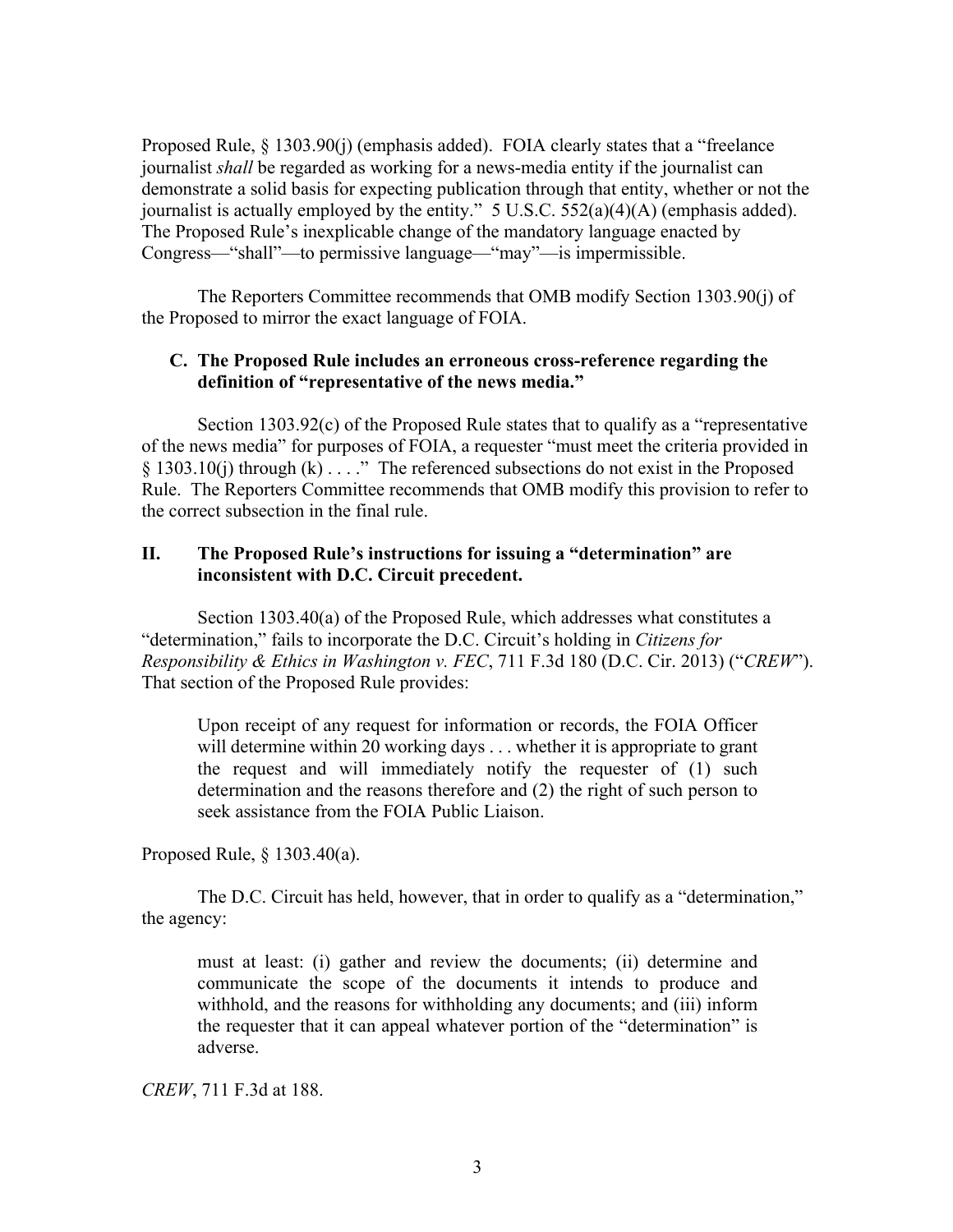Section 1303.40(a) of the Proposed Rule fails to comport with the standard set forth in *CREW* in several ways: (1) it does not make clear that the agency must gather and review the records responsive to a request within the 20-working day statutory deadline; (2) it does not specify that the agency is required to inform the requester of the scope of the records it intends to produce and withhold, and the reasons for withholding any records or portions thereof, and (3) it does not mention notifying the requester of their right to file an administrative appeal as to any adverse portion of the determination. *See CREW*, 711 F.3d at 188.

The Reporters Committee recommends that OMB reformulate Section 1303.40(a) of the Proposed Rule to ensure it conforms with the requirements of a "determination" as set forth in *CREW*.

### **III. The appeals process reflected in the Proposed Rule does not accurately describe when requesters may seek judicial review**

Section 1303.70 of the Proposed Rule mistakenly suggests that requesters must file an administrative appeal before seeking judicial review of an adverse determination, stating: "[b]efore seeking review by a court of an agency's adverse determination, a requester generally must first submit a timely administrative appeal." FOIA, however, explicitly provides that a requester "shall be deemed to have exhausted [her or his] administrative remedies with respect to such request if the agency fails to comply with the applicable time limit provisions . . . ." 5 U.S.C. 552(a)(6)(C)(i). Accordingly, the Proposed Rule may give requesters an erroneous impression of their right to judicial review if the agency fails to timely respond to a request.

The Reporters Committee recommends that OMB strike this sentence or modify it to make clear that a requester does not need to file an administrative appeal before initiating court action if the agency fails to comply with the applicable time limit provisions of the Act.

### **IV. The Proposed Rule includes an erroneous method for calculating the date of receipt of a FOIA request.**

Section 1303.40(a) of the Proposed Rule impermissibly defines when OMB is deemed to have received a request. Specifically, that section states: "[t]he 20-day period, as used herein, shall commence on the date on which the *FOIA Officer or the FOIA Public Liaison* first receives the request." Proposed Rule, § 1303.40(a) (emphasis added). FOIA, however, explicitly states that the 20-day period

shall commence on the date on which the request is first received by the *appropriate component of the agency*, but in any event not later than ten days after the request is first received by any component of the agency that is designated in the agency's regulations under this section to receive requests under this section.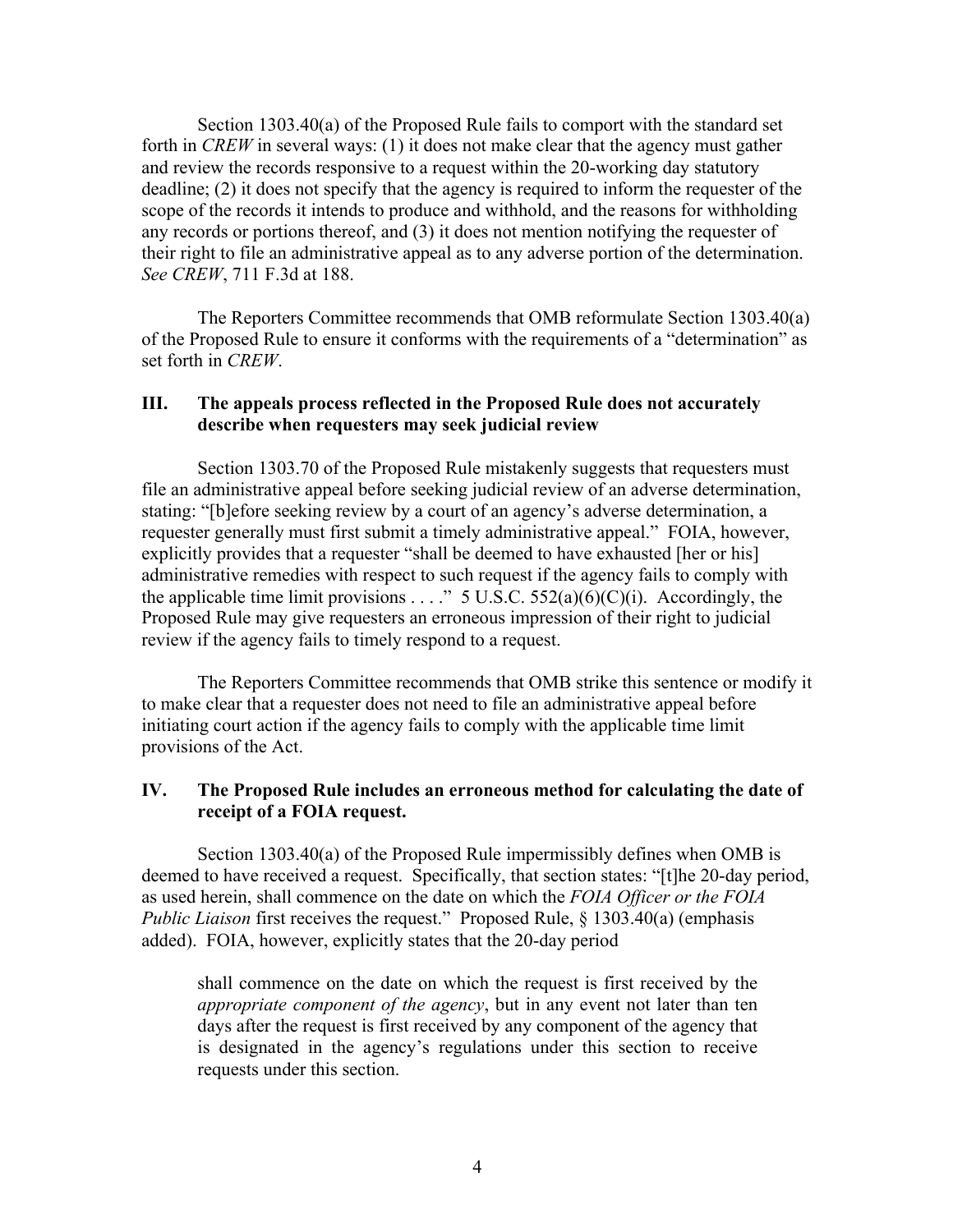#### 5 U.S.C. § 552(a)(6)(A)(ii).

The Proposed Rule impermissibly delays the commencement of the 20-working day limit by tying it to the receipt by a FOIA officer or public liaison. The time limit for an agency to make a determination is properly calculated by the date of the receipt of the request by the appropriate component of the agency or no more than 10 days after the request is received by any designated component. 5 U.S.C. § 552(a)(6)(A)(ii).

The Reporters Committee recommends that this section be modified to comport with FOIA's statutory language.

### **V. The Proposed Rule includes an overly broad standard for aggregating requests.**

Section § 1303.40(d) of the Proposed Rule, which concerns aggregating requests, fails to include the restrictions on the agency's authority to do so that are set forth in FOIA. Specifically, the Proposed Rule states:

When OMB reasonably believes that a requester, or a group of requestors acting in concert, has submitted requests that constitute a single request . . . OMB may aggregate those requests for the purposes of this section. OMB will presume that multiple requests of this type made within a 45-day period can be aggregated for the purposes of this section. For requests separated by a longer period, OMB will aggregate them only where there is a reasonable basis for determining that aggregation is warranted in view of all the circumstances involved. Multiple requests involving unrelated matters will not be aggregated

Proposed Rule, § 1303.40(d).

FOIA, however, provides that agencies can only promulgate regulations that aggregate

certain requests by the same requestor, or by a group of requestors acting in concert, if the agency reasonably believes that such requests actually constitute a single request, which would otherwise satisfy the unusual circumstances specified in this subparagraph, *and the requests involve clearly related matters*. Multiple requests involving unrelated matters shall not be aggregated.

5 U.S.C. § 552(a)(6)(B)(iv) (emphasis added). The Proposed Rule omits the requirement that requests involve "clearly related matters," as required by FOIA.

The Reporters Committee recommends that the Proposed Rule be modified to comport with the requirements of the Act.